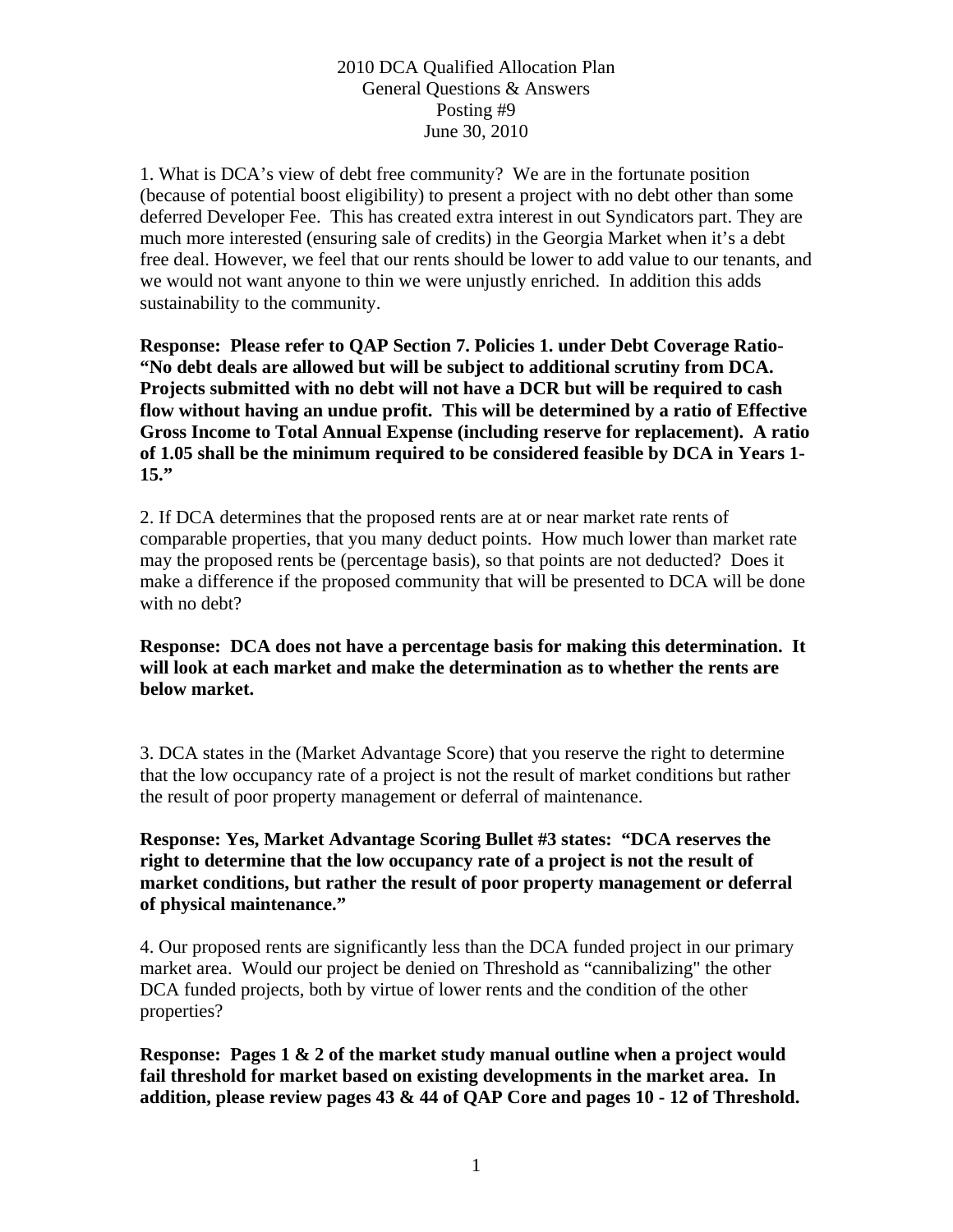5. If there are more than two DCA funded projects in the primary market area which have occupancy rates of less than 90 percent and which compete for the same tenant base as the proposed project and our proposed rents do deeper targeting and are significantly less than other funded DCA projects in our primary market area would you deduct points for competing for the same tenant base?

**Response: DCA does not pre score fact situations. If there are more than two DCA funded projects in the primary market area which have occupancy rates of less than 90 percent and which compete for the same tenant base as the proposed project, DCA may determine that the project would not receive full market advantage points.** 

6. Other market requirements reference "comparable properties" and "comparable DCA properties". Is a project comparable solely because it is also a 9% tax credit property? If not what other completing factors do you believe should be used deciding which communities are "comparable (DCA) properties"?

**Response: Competitive units are defined as those units that are of similar size and configuration and provide alternative housing to a similar tenant population, at rent levels comparative to those proposed for the subject development. A project is not comparable just because it is a 9% tax credit project** 

**7.** The QAP states that applicants may request up to a 130% basis boost for projects that meet certain criteria outlined by DCA. If an applicant feels that it meets the criteria for the boost, can you please explain the process for requesting this basis boost? Specifically, when is the deadline to request this and what documentation would DCA like in order to evaluate this request? If the deadline to apply is prior to notifications about HOME loan consents, if a HOME loan applicant (who met the criteria to be considered for a basis boost had not assumed a boost) is denied a HOME consent, could this applicant subsequently request a basis boost?

**Response: The deadline to apply for the state designated basis boost is July 22, 2010 when the application is due. An applicant who applies for such basis boost for the 2010 round will need to include documentation in the application explaining why the basis boost is needed and which eligibility criteria (see pp. 14-15, 2010 QAP Core) the application meets for such basis boost. Only the projects that meet DCA's underwriting and other criteria will be approved for any state designated basis boost. In case the state designated basis boost is not approved by DCA as requested, the applicant will have until the earlier of 3 weeks after DCA's notification of the DCA decision or October 13, 2010 to submit 1) an explanation on how the funding gap will be bridged; 2) a revised Sources of Funds along with a**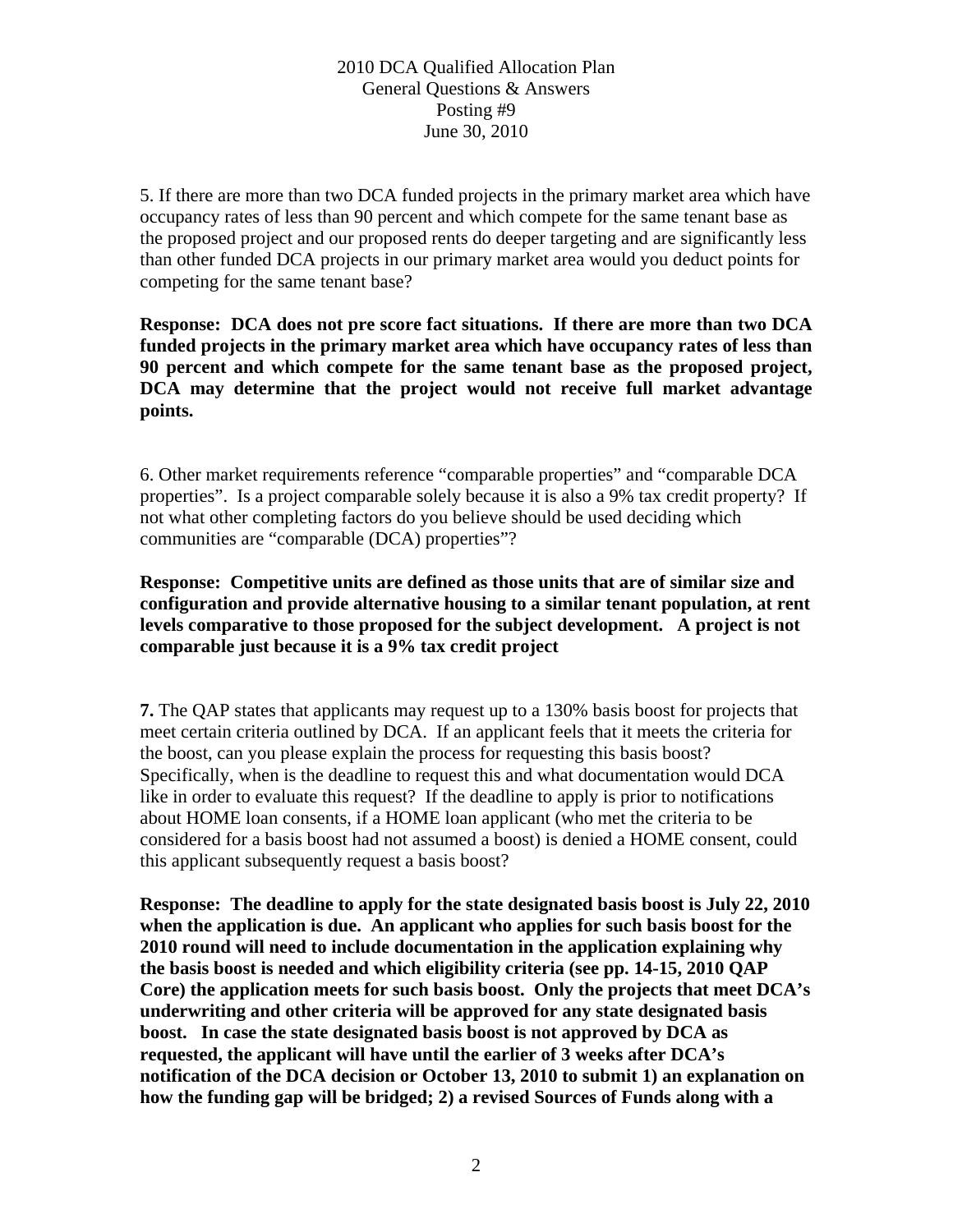**preliminary commitment (including any additional project based rental assistance and/or operating subsidy, if applicable) for any applicable additional financing to bridge the funding gap; 3) revised operating proforma; 4) any other documentation, if applicable. In general, no change in the development budget, operating expenses, proposed rents or other income in the original application will be allowed except when the applicant obtains a governmental fee waiver, project based rental assistance, or operating subsidy that is not reflected in the original application.** 

#### **Please note if a project is located in a QCT or DDA, the basis boost does not need DCA's approval.**

8. The Market Study portion of the Scoring Criteria requires that the applicant complete a self scoring worksheet for the Market Advantage Score. The recently released Market Advantage Score summary indicates that the (25) point Market Advantage Score has been revised to a different scoring methodology. Is the applicant completed self score no longer a requirement?

**Response: The Market Completeness self score form will be posted on the web site in the 2010 Core Application, Core Instructions, Manuals and Forms folder. Each applicant is to complete the form and include it with their application. There is no self score for the Market Advantage.** 

9. Our planned 2010 LIHTC project includes rehabbing some buildings on the site while tearing down and rebuilding others. Given DCA's requirement that "total hard cost of any rehabilitation project must not exceed 90% of the as-completed unrestricted appraised value of the property," must the appraiser try to value only the selected buildings on the site to determine if the value of the scope of work on the rehab of these selected buildings is excessive per these DCA guidelines?

# **Response: DCA will evaluate the project value (including land value) as a whole. However, as a function of the feasibility and scoring process, the proposed cost of rehab versus the estimated cost to rebuild those buildings in question may require justification.**

10. DCA's appraisal manual says that:

The all commissioned appraisal reports shall include the following values:

- As Is Market Value (must include a separate value for land if the As Is Value reflects an improved property)
- Prospective Market Value Upon Completion and As Stabilized (Restricted Rents)
- Prospective Market Value Upon Completion and As Stabilized (Unrestricted Rents)
- Prospective Market Value at Loan Maturity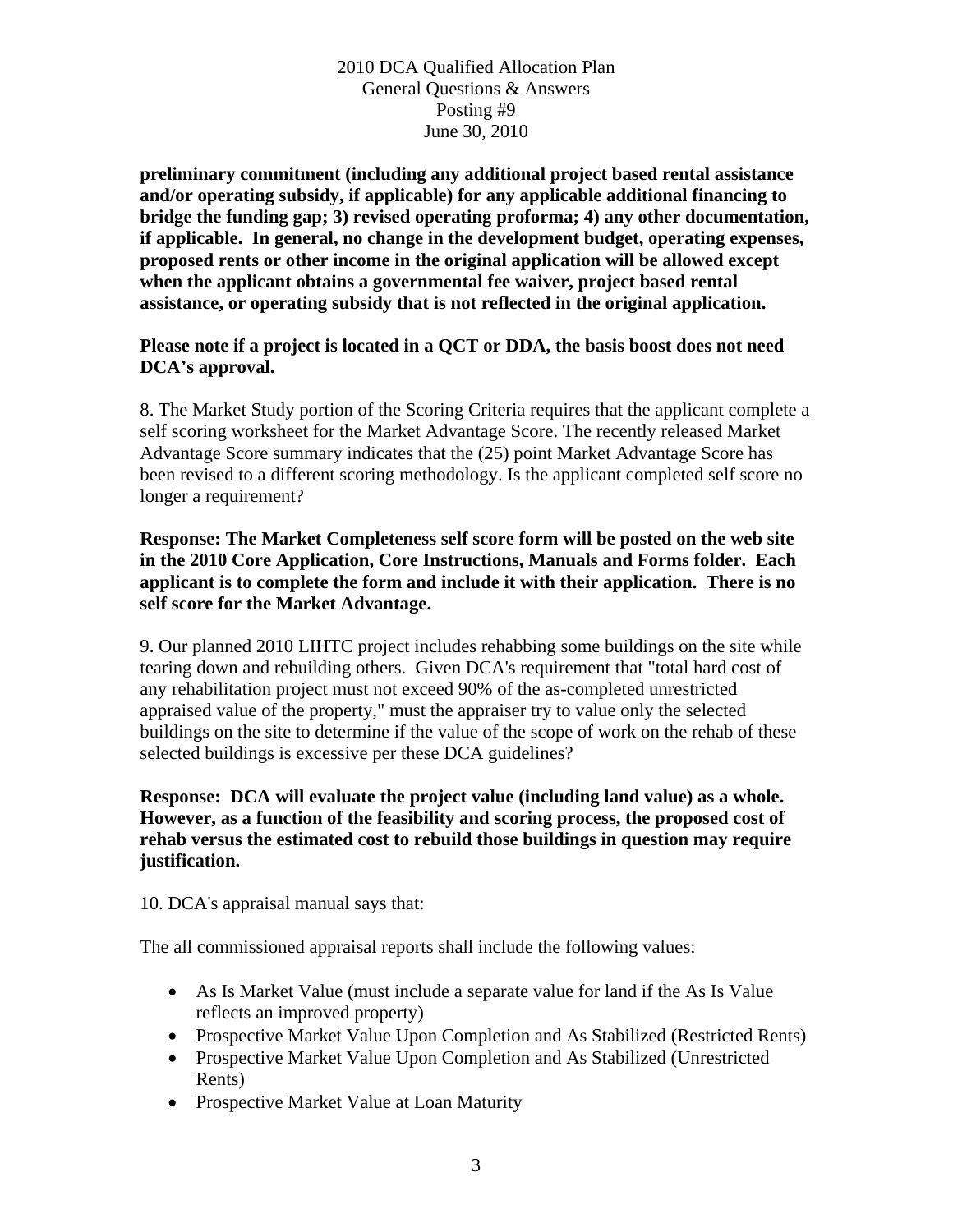- Valuation of Tax Credits (including federal, state and historic, as applicable)
- Favorable Financing
- Investment Value, if applicable
- Analysis of Ground Lease, if applicable

Is this full scope of work only required for HOME-funded projects or for LIHTC projects that require an appraisal for any reason? For non-HOME projects, can the scope of work of the appraisal include only the items on this list that are relevant to our particular project (e.g. only do a as-is market value for identity-of-interest sales transactions)?

# **Response: Please refer to Appendix I 5. A. 2. Selected Projects. This states that for tax credit only projects, DCA requires that the appraisal support the purchase price as well as the value of the property upon completion.**

11. Can you publish what you consider to be the reasonable market range equity prices? The syndicators I have spoken with are giving me lower prices than what I have heard DCA officials mentioning as market range.

**Response: DCA does not have any current plan to publish what's considered to be the reasonable market range equity prices in order to avoid artificially influencing the equity pricing. For the purposes of the 2010 application review, in general, DCA will underwrite the applications based on the equity prices provided in the preliminary commitment letters included in the applications. DCA will take into consideration of the real estate and sponsor characteristics in determining whether the equity prices are reasonable and within the market range. DCA encourages 2010 applicants to contact multiple syndicators to get a good feel for where the equity pricing stands, among other things.** 

12. On page 21 of the 2010 QAP, it states that, "For new construction projects, the Developer fee will be limited to 15% of Total Development Costs less the budgeted Developer Fee, any demolition cost and the cost of Land. "What is confusing me is the paragraph on the same page that reads, "The developer fee will be calculated using the allowable total development cost limited by the DCA Base Unit Cost Limits. The Developer Fee for Applications for Additional Credits (in the year the project is placed in service), shall be limited to the original approved Developer Fee. "Does this only apply if there is an Identity of Interest between the Developer and General Contractor? As we do not have an identity of interest between the developer and general contractor, should we use the methodology listed in the first paragraph?

**Response: If you do not apply for any additional credit (i.e. you do not submit a 2010 application for a project that received any credits from 2008 or 2009 funding round), and if there is no identity of interest between the developer and general contractor, for new construction, the Developer fee will be limited to 15% x (Lesser**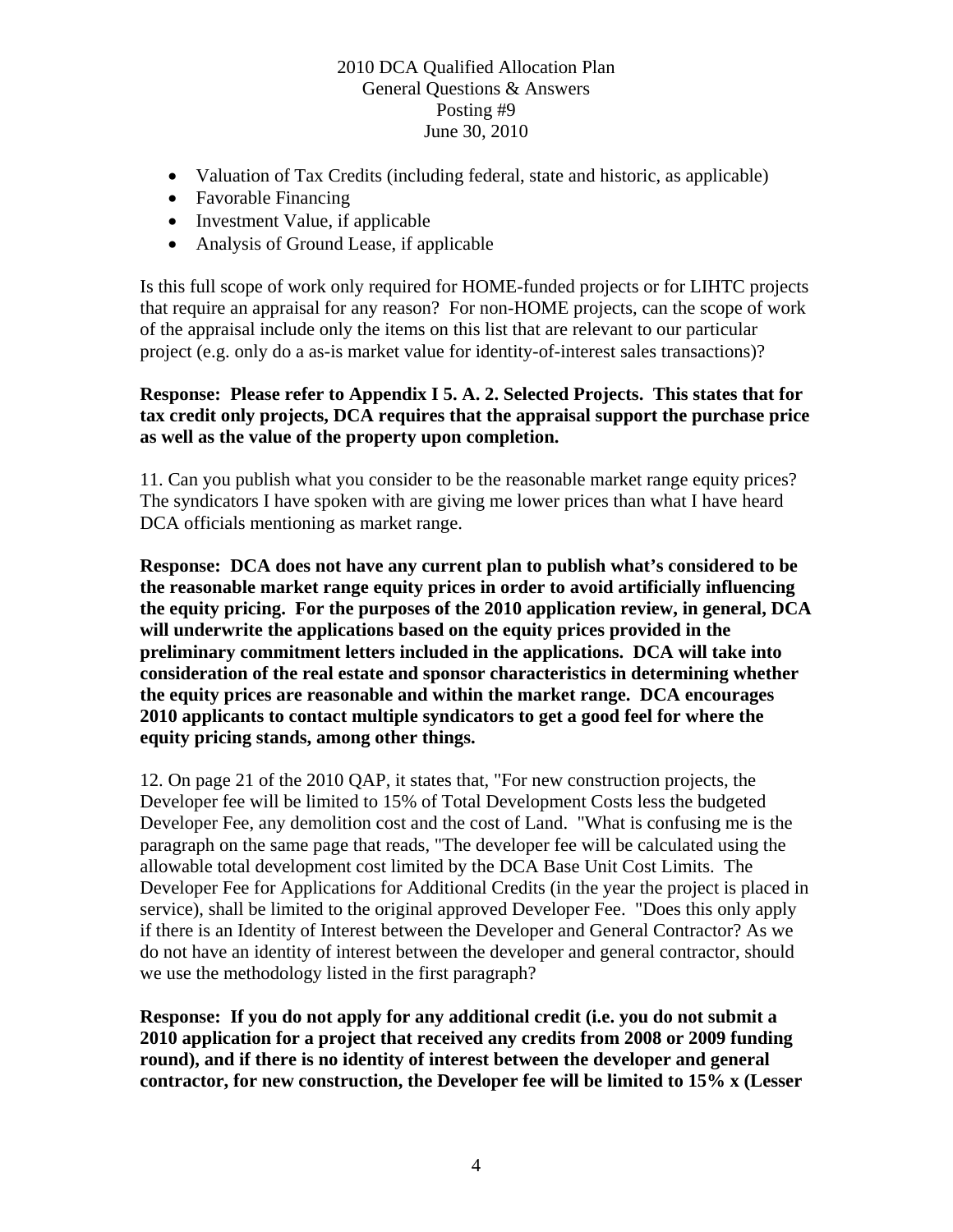**of Total Development Costs or the allowable total development cost limited by the DCA Base Unit Cost Limits - budgeted Developer Fee - demolition cost - land cost).** 

**If you received a carryover allocation during 2008 round (or 2009 round if your project will be placed in service in 2010) and you apply for additional credits for such a project during the 2010 funding round, the maximum developer fee in your 2010 application will be limited to the developer fee as approved in your 2008 (2009) application, whether there is any identity of interest between the developer and general contractor.** 

13. In my reading of the QAP, it is unclear if a special needs project needs to receive a "Tenancy Characteristic Waiver Approval." Is this required for special needs projects? If so, what must be submitted for DCA to review this waiver request?

**Response: A Tenancy Characteristic Waiver Approval is not required if the project is seek funding under the Special Needs Set-Aside through the DCA Office of Special Housing. For any other tenancy characteristics, pre-approval is required. Documentation should include a letter stating the basis of the request and all supporting documentation.** 

14. On the Application Tabs Checklist under Tab 9 – Market Study - there is listed "Applicant Self-Score form for Market". Is DCA going to provide a specific form for applicants to complete for this requirement? There does not appear to be a form provided with the Market Study manual.

**Response: The Market Completeness self score form will be posted on DCA's web site in the 2010 Core Application, Core Instructions, Manuals and Forms folder. Each applicant is to complete the form and include it with their application as notated on the tab check list for Market Feasibility, applicant self score.** 

15. BACKGROUND - We are working with Earth Craft Communities on a sustainability certification for our master planned project and have an executed Memorandum of Participation and draft score sheet, which will be submitted with our application. The Earth Craft Communities program requires all buildings meet the Earth Craft Multifamily building sustainability certification standards. I understand that points are awarded for only one category - either sustainable community or sustainable building - even though we will be doing both.

QUESTION - Do we need to submit the Earth Craft Multifamily building certification draft score sheet although we are not attempting get the points for sustainable building?

**Response: You do not need to provide a copy of the EarthCraft Multifamily Building draft score sheet if you are not seeking points under the sustainable buildings category.**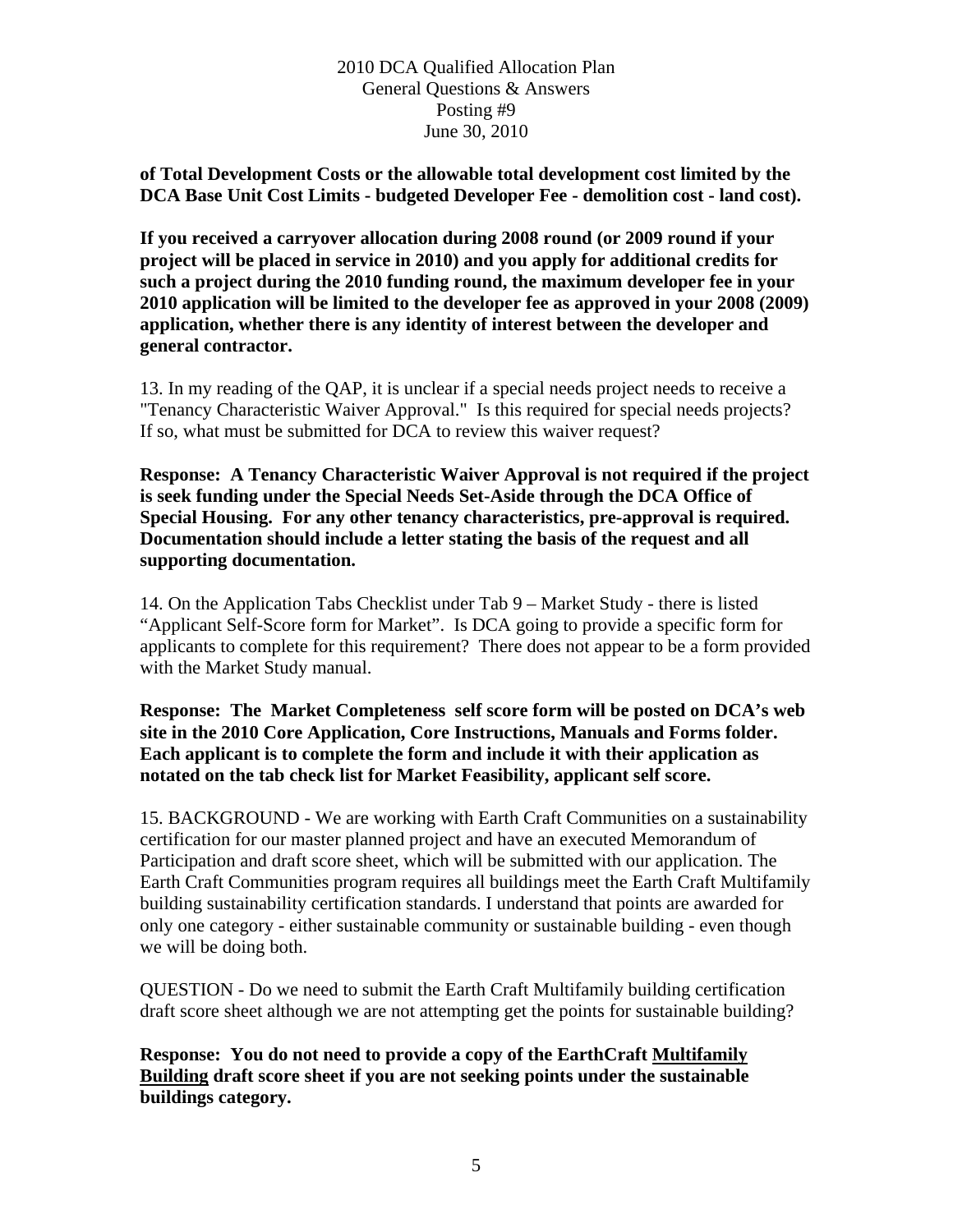# **However, as you stated, you do need to submit a copy of the EarthCraft Communities draft score sheet if you are seeking points under the sustainable communities category.**

16. I could not locate a "Release for Credit History". Last year we prepared and signed a letter giving authorization. Shall we do the same this year?

### **Response: It has recently been posted to the website under 2010 application documents, E. HOME- forms and manuals.**

17. The Public Notice of Changes to the 2010 Funding Schedule indicates that *DCA will publish guidance on credit pricing no later than June 1st, 2010…*

Do you have any update on this timeline? We are trying to make sure our credit pricing is in line with DCA's expectations.

# **Response: No. DCA published the Equity Price Guidance for 2010 Applications in the Office of Affordable Housing 2010 Funding Round Update #44 on June 1, 2010. Please see the update for the details.**

18. We have an existing apartment complex with exterior noise levels at 71 decibels. Interior noise levels are below the DCA/HUD requirements. For scoring purposes, does this still count as an Undesirable Site Characteristic and result in a (1) point deduction under the Site Characteristics Category?

# **Response: As the QAP states, noise (regardless of mitigation) that is 70 decibels or more at the time of Application Submission is an Undesirable Site Characteristic.**

19. For project scoring purposes, under A. Stable Communities, do you need to meet all of the following criteria in order to score (3) points in this category:

- Less than 10% below the Poverty Level
- Designated Middle or Upper Income Level
- Less than 25% of housing units are rental occupied
- Tracts not designated as distress or underserved
- Market study must demonstrate need for affordable housing

# **Response: Yes, all criteria must be met to qualify for the 3 points.**

20. For scoring purposes, under Section VI. Market Advantage Item B. Previous Projects, does DCA take into consideration the type of projects (new construction, preservation, historic rehab, adaptive re-use) that have been awarded funding within the boundaries of the a Local Government when awarding points to projects under this section? Or is it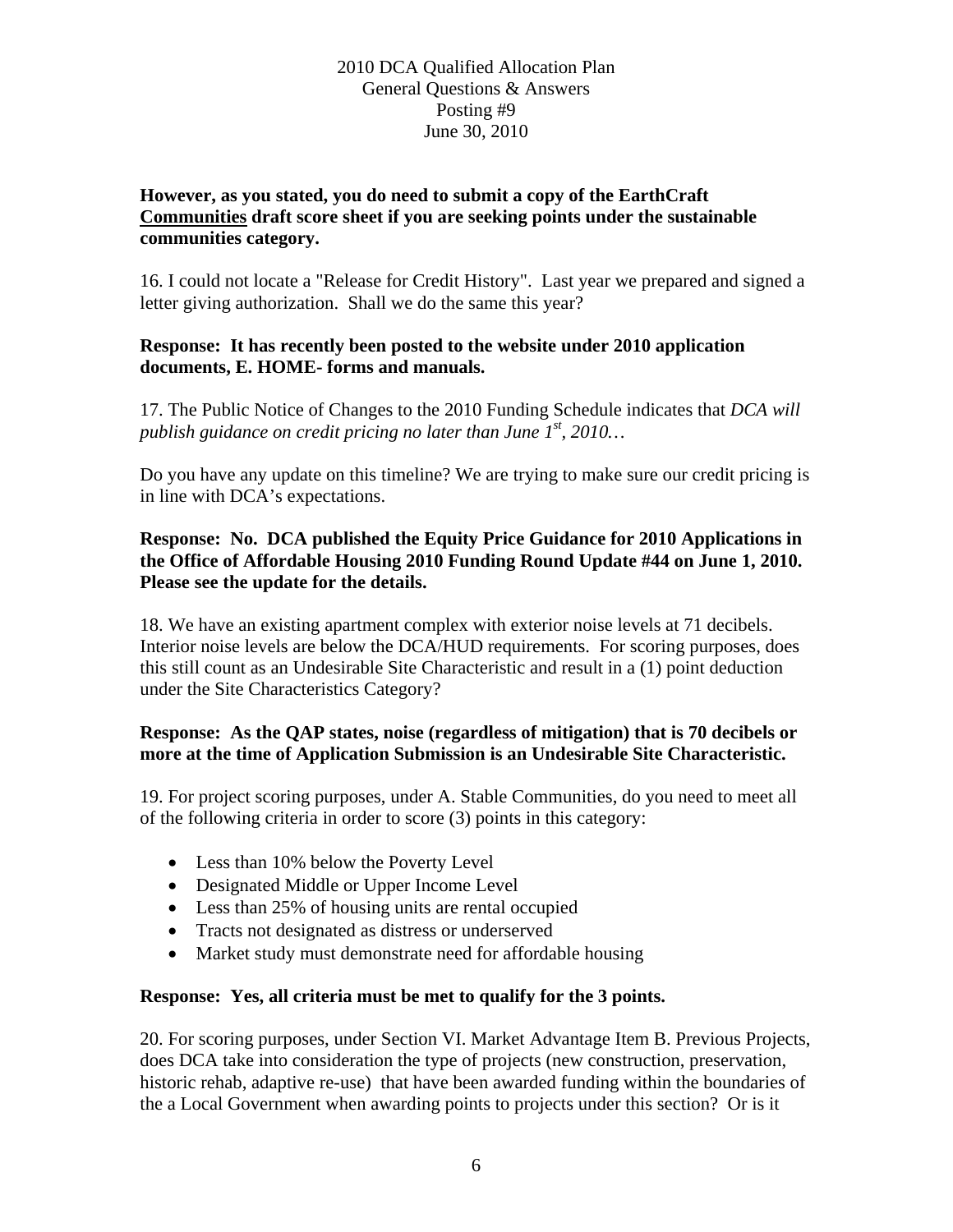purely based on where 9%, 4% and/or HOME resources have been allocated during the past (4) funding cycles?

# **Response: For Scoring, DCA only considers if any 9% credit, 4% credit and/or HOME project was constructed in the prior 4 years. No consideration is given to the type of property developed.**

21. The 2010 QAP provides for the calculation of total development cost (and developers fees) limited by the DCA Base Unit Cost Limits (page 21 of 56 of the CORE). It further stipulates however that TDC may exceed this limit with justification.

Our question is, will LIHTC tax credits be provided to cover the cost above the Base Unit Cost Limit or with the tax credits be held at the Base Unit Cost Limit regardless of actual TDC.

In other words, regardless of the justifiable total development costs, are LIHTC tax credits capped by the DCA Base Unit Cost Limit amount?

**Response: DCA believes that the Unit Cost Limitations (pp 6-7 of 46, 2010 QAP) are reasonable and adequate to develop an LIHTC project in the State of Georgia. As a result, allocation of DCA resources, including LIHTC, will be based on these limits, i.e. the housing credits are not to be provided to cover any cost above the DCA cost limits. An applicant can exceed the per unit cost limits but will not receive credits or developer fee on the additional cost.** 

22. Tab 35 of the Tabs Checklists lists two letters as possible items needed in the Application Binder, a "Letter from elected official in the DCA format" and also a "Letter executed by Official Representative." According to the 2010 QAP "If the Local Government is governed by only one elected official (as specified in its Charter), a letter from the elected official outlining all the information required in the governing body resolution will be accepted in lieu of a resolution." If we have a Resolution of Support from our Local Government, and Evidence of Adoption of Resolution (minutes from the council meeting where the resolution was adopted) are either of the two letters listed in Tab 35 of the Tabs Checklist? The QAP leads one to believe there is no letter is needed if the applicant has a Resolution of Support since the letter is "in lieu of a resolution," but with two letter options listed on the Tabs Checklist it seems like there is another letter needed?

# **Response: The "Letter executed by Official Representative" is unnecessary in the example provided.**

23. Can you clarify what locational criteria must be met for a large number of detached single-family homes on non-contiguous parcels to qualify as a single project for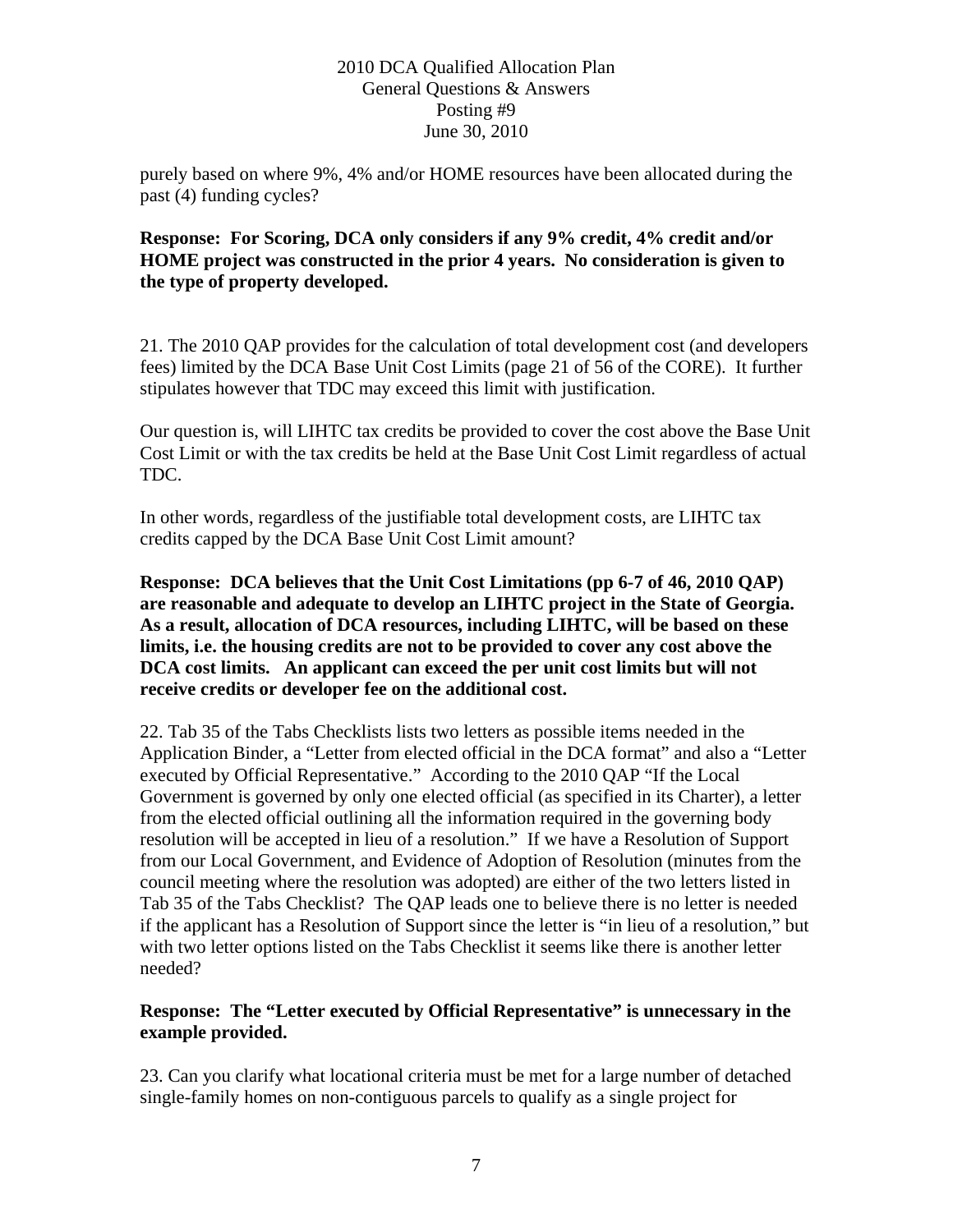consideration under a single LIHTC application? What about single parcels with 2 or 3 units, either side-by-side townhomes or duplex/triplex configurations within a single large detached home?

**Response: Scattered-site projects will be eligible to apply if they have no more than six (6) non-contiguous parcels within a ½ mile radius and a minimum of four (4) residential units per parcel, except for parcels on which the community center is located. DCA may approve scattered site projects with different parcels if the project has a NSP commitment and submits a waiver within the deadlines for preapplication submittals.** 

24. For scattered site projects, what items are you looking to see in a legal opinion? What's the general intent of this document?

**Response: A legal opinion is required for any project involving scattered site developments. The legal opinion should address the proposed site plan and the site plan must be included as part of the opinion. The legal opinion must also address whether all applicable requirements as specified on page 35 of the 2010 QAP Core under the Scattered Site section. The legal opinion is required in the determination of whether a proposed development meets the scattered site requirements and thus eligible for low-income housing tax credits.** 

25. For scattered site projects, the QAP states in B1: "Scattered-site projects will be eligible to apply if they have no more than six  $(6)$  non-contiguous parcels within a  $\frac{1}{2}$  mile radius and a minimum of four (4) residential units per parcel, except for parcels on which the community center is located."

Regarding the half-mile radius test, are you looking to cap projects at no more than six non-contiguous parcels (i.e. only "6 or less" non-contiguous parcels all within a half-mile circle drawn on a map will be acceptable), or are you instead trying to limit density, such that a project of 10 non-contiguous parcels would qualify because no grouping of 6 or more parcels can fit into a half-mile circle drawn to scale on a map and moved around to test which parcels group together? Please clarify.

**Response: The intent of the cap on scattered site projects at no more than six noncontiguous parcels within a ½ mile radius is to minimize the complexity of underwriting, financing, and administering the project in the tight timeframes of the tax credit program.** 

26. Regarding the minimum of four residential units per parcel in scattered site projects, can that number be achieved through an average of all units divided by the number of parcels, or some middle ground therein? Or can a project be a hybrid combination of scattered site and detached single-family?